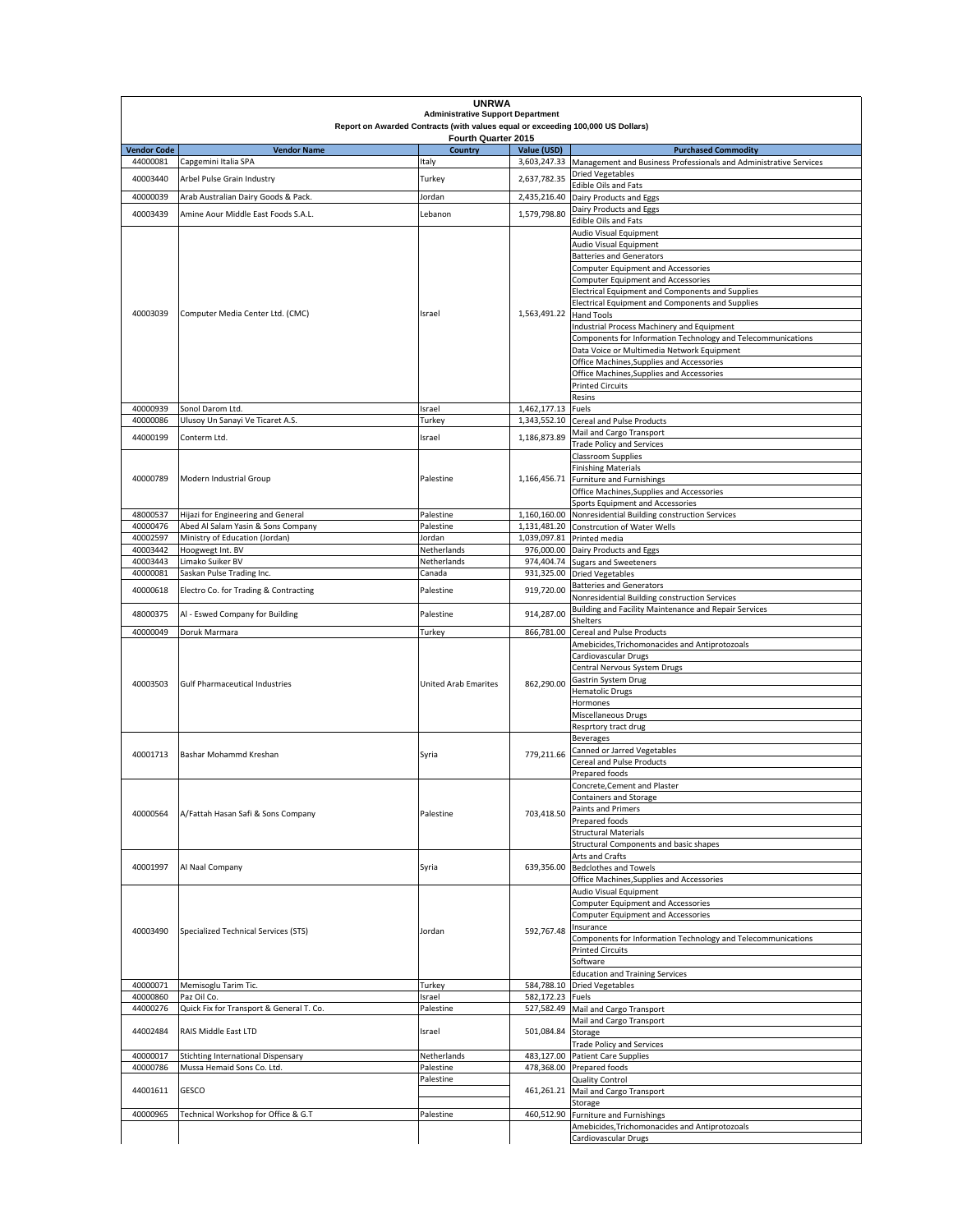|          |                                                   |           |                        | Gastrin System Drug                                                     |
|----------|---------------------------------------------------|-----------|------------------------|-------------------------------------------------------------------------|
| 40000022 | Remedica Ltd.                                     | Cyprus    |                        | 456,720.42 Hematolic Drugs                                              |
|          |                                                   |           |                        | Hormones                                                                |
|          |                                                   |           |                        |                                                                         |
|          |                                                   |           |                        | Resprtory tract drug                                                    |
|          |                                                   |           |                        | Agents Affecting Water and Electrolytes                                 |
| 40003880 | Sbeiy Company                                     | Syria     |                        | 429,312.00 Bedclothes and Towels                                        |
| 40003286 | Ministry of Education (Ramallah)                  | Palestine |                        | 424,505.00 Printed media                                                |
| 40000075 | Pinarsan Gida Insatt Nakliyat Sanay               | Turkey    |                        | 414,638.26 Cereal and Pulse Products                                    |
| 40001384 | Mediterranean Oil Shipping&Tran. Co               | Lebanon   | 390,614.35 Fuels       |                                                                         |
| 40001413 | M. M Sinno & Sons                                 | Lebanon   |                        | 380,926.00 Dairy Products and Eggs                                      |
| 40001746 | Damascus Fuel Distributors                        | Syria     | 344,713.62 Fuels       |                                                                         |
|          |                                                   |           |                        |                                                                         |
| 44001453 | National Insurance Company                        | Palestine | 336,800.00 Insurance   |                                                                         |
| 40003804 | Afana Brothers Co.                                | Palestine |                        | 331,507.50 Meat and Poultry Products                                    |
|          |                                                   |           |                        | Amebicides, Trichomonacides and Antiprotozoals                          |
|          |                                                   |           |                        | Cardiovascular Drugs                                                    |
|          |                                                   |           |                        | Central Nervous System Drugs                                            |
|          |                                                   |           |                        | Drugs Affecting EEN                                                     |
| 40003578 | Birzet Pharmaceuticals Co.                        | Palestine | 322,439.50             | <b>Hematolic Drugs</b>                                                  |
|          |                                                   |           |                        |                                                                         |
|          |                                                   |           |                        | Hormones                                                                |
|          |                                                   |           |                        | Miscellaneous Drugs                                                     |
|          |                                                   |           |                        | Agents Affecting Water and Electrolytes                                 |
| 40003626 | Wardet Al-Khateeb LLC                             | Syria     | 310,200.00             | Cereal and Pulse Products                                               |
|          |                                                   |           |                        | <b>Family Kits</b>                                                      |
|          |                                                   |           |                        | Office Machines, Supplies and Accessories                               |
| 40003295 | Qaraman Company                                   | Palestine | 308,034.00             | Office Machines, Supplies and Accessories                               |
|          |                                                   |           |                        |                                                                         |
| 48000036 | Hamad Company for General Trading and Contracting | Palestine | 284,538.45             | Nonresidential Building Construction Services                           |
| 40003513 | Novo-Nordisk A/S                                  | Denmark   | 281,432.74 Hormones    |                                                                         |
| 40000495 | Al-Raid for Medical Equipment Co.                 | Palestine | 276,890.00             | Measuring and Testing Instruments                                       |
|          |                                                   |           |                        | <b>Medical Equipment</b>                                                |
|          |                                                   |           |                        | <b>Finishing Materials</b>                                              |
| 40000624 | El-Essi Co. for Gen. Trad. & Cons.                | Palestine |                        |                                                                         |
|          |                                                   |           |                        | 259,101.00 Furniture and Furnishings                                    |
|          |                                                   |           |                        | Medical facility sup                                                    |
| 48000122 | <b>IMADCO</b>                                     | Lebanon   |                        | 253,006.00 Building and Facility Maintenance and Repair Services        |
| 44002218 | Noorsat W.L.L                                     | Bahrain   |                        | 252,866.00 Components for Information Technology and Telecommunications |
| 48000043 | Khwaiter Co. fot Trad, Industry &                 | Palestine | 236,575.00             | Stormwater harvesting                                                   |
|          |                                                   |           |                        | Cereal and Pulse Products                                               |
| 40000012 | Armada Gida Tic. San. Ltd. Sti.                   | Turkey    | 235,855.00             |                                                                         |
|          |                                                   |           |                        | <b>Dried Vegetables</b>                                                 |
|          |                                                   |           |                        | <b>Additives</b>                                                        |
|          |                                                   |           |                        | Adhesives and Sealants                                                  |
|          |                                                   |           |                        | Arts and Crafts                                                         |
|          |                                                   |           |                        | <b>Cleaning Supplies</b>                                                |
|          |                                                   |           |                        |                                                                         |
|          |                                                   |           |                        | Containers and Storage                                                  |
| 40003644 | Mohammed Mohammed Hassouna General Trading        | Palestine | 231,565.69             | <b>Hand Tools</b>                                                       |
|          |                                                   |           |                        | Hardware                                                                |
|          |                                                   |           |                        | Janitorial Equipment                                                    |
|          |                                                   |           |                        | Paints and Primers                                                      |
|          |                                                   |           |                        |                                                                         |
|          |                                                   |           |                        |                                                                         |
|          |                                                   |           |                        | Personal Safety Supplies                                                |
|          |                                                   |           |                        | Sand and Stones                                                         |
| 44002409 | Palestine Red Crescent Society Hospital           | Palestine |                        | 228,446.80 Healthcare Services                                          |
| 40003890 | Vitamin Co. fr Trade and Contracting              | Palestine |                        | 220,500.00 Light Trucks                                                 |
|          |                                                   |           |                        |                                                                         |
| 40003036 | AL- Huda Fuels Company                            | Palestine | 208,380.41 Fuels       |                                                                         |
| 40003803 | Omran Abu Warda                                   | Palestine |                        | 206,751.40 Meat and Poultry Products                                    |
| 40000872 | Paper Industries Co. LTD                          | Palestine |                        | 201,135.00 Paper Products                                               |
|          |                                                   |           |                        | Central Nervous System Drugs                                            |
|          |                                                   |           |                        | <b>Hematolic Drugs</b>                                                  |
| 40000602 | Pharmacare PLC                                    | Palestine | 217,463.50             | Hormones                                                                |
|          |                                                   |           |                        |                                                                         |
|          |                                                   |           |                        | Patient Care Supplies                                                   |
| 40003587 | <b>Ghossen Trading Company</b>                    | Syria     | 192,036.00 Family Kits |                                                                         |
| 40001137 | Dar Sabil Al-Rashad                               | Lebanon   |                        | 185,000.00 Re-Production Services                                       |
|          |                                                   |           |                        | <b>Quality Control</b>                                                  |
|          |                                                   |           |                        | Mail and Cargo Transport                                                |
| 44000023 | Baltic Control Ltd.                               | Denmark   | 182,176.82             | Manufacturing Technologies                                              |
|          |                                                   |           |                        |                                                                         |
|          |                                                   |           |                        | Storage                                                                 |
| 48000538 | Abu Dalal Co. for Contracting and General Trade   | Palestine | 180,900.00             | <b>Stormwater Harvesting</b>                                            |
| 40003825 | Advanced Global Industries AGI                    | Egypt     |                        | 176,385.60 Dairy Products and Eggs                                      |
| 44002425 | Danish Royal Library (DRL)                        | Denmark   |                        | 176,267.00 Photographic Services                                        |
|          |                                                   |           |                        | <b>Classroom Supplies</b>                                               |
| 40002741 | Regeneration of Industries Co. LLC                | Jordan    | 164,891.25             | <b>Furniture and Furnishings</b>                                        |
|          |                                                   |           |                        |                                                                         |
|          |                                                   |           |                        | Apparel and Luggage                                                     |
|          |                                                   |           |                        | Clothing                                                                |
| 40001611 | Majed & Mohammad Al Zayed Itd. liability          | Syria     | 163,644.04             | <b>Fabrics and Textiles</b>                                             |
|          |                                                   |           |                        | <b>Family Kits</b>                                                      |
|          |                                                   |           |                        | Personal Safety Supplies                                                |
|          |                                                   |           |                        | Constrcution of Water Wells                                             |
| 48000536 | AFS Co. for Digging Wells and Contracting         | Palestine | 158,763.00             |                                                                         |
|          |                                                   |           |                        | Agents Affecting Water and Electrolytes                                 |
| 40000549 | Al-Ula for Office, School & House Furniture       | Palestine | 157,932.00             | <b>Furniture and Furnishings</b>                                        |
|          |                                                   |           |                        | <b>Additives</b>                                                        |
|          |                                                   |           |                        | Adhesives and Sealants                                                  |
|          |                                                   |           |                        | Apparel and Luggage                                                     |
|          |                                                   |           |                        |                                                                         |
|          |                                                   |           |                        | Clothing                                                                |
|          |                                                   |           |                        | Concrete, Cement and Plaster                                            |
|          |                                                   |           |                        | Construction Machine                                                    |
|          |                                                   |           |                        | Containers and Storage                                                  |
|          |                                                   |           |                        | Metal Cutting Machinery and Accessories                                 |
|          |                                                   |           |                        | Doors and Windows Supplies                                              |
|          |                                                   |           |                        |                                                                         |
|          |                                                   |           |                        | <b>Fabrics and Textiles</b>                                             |
|          |                                                   |           |                        | <b>Finishing Materials</b>                                              |
|          |                                                   |           |                        | Footwear                                                                |
|          |                                                   |           |                        | <b>Hand Tools</b><br>Hardware                                           |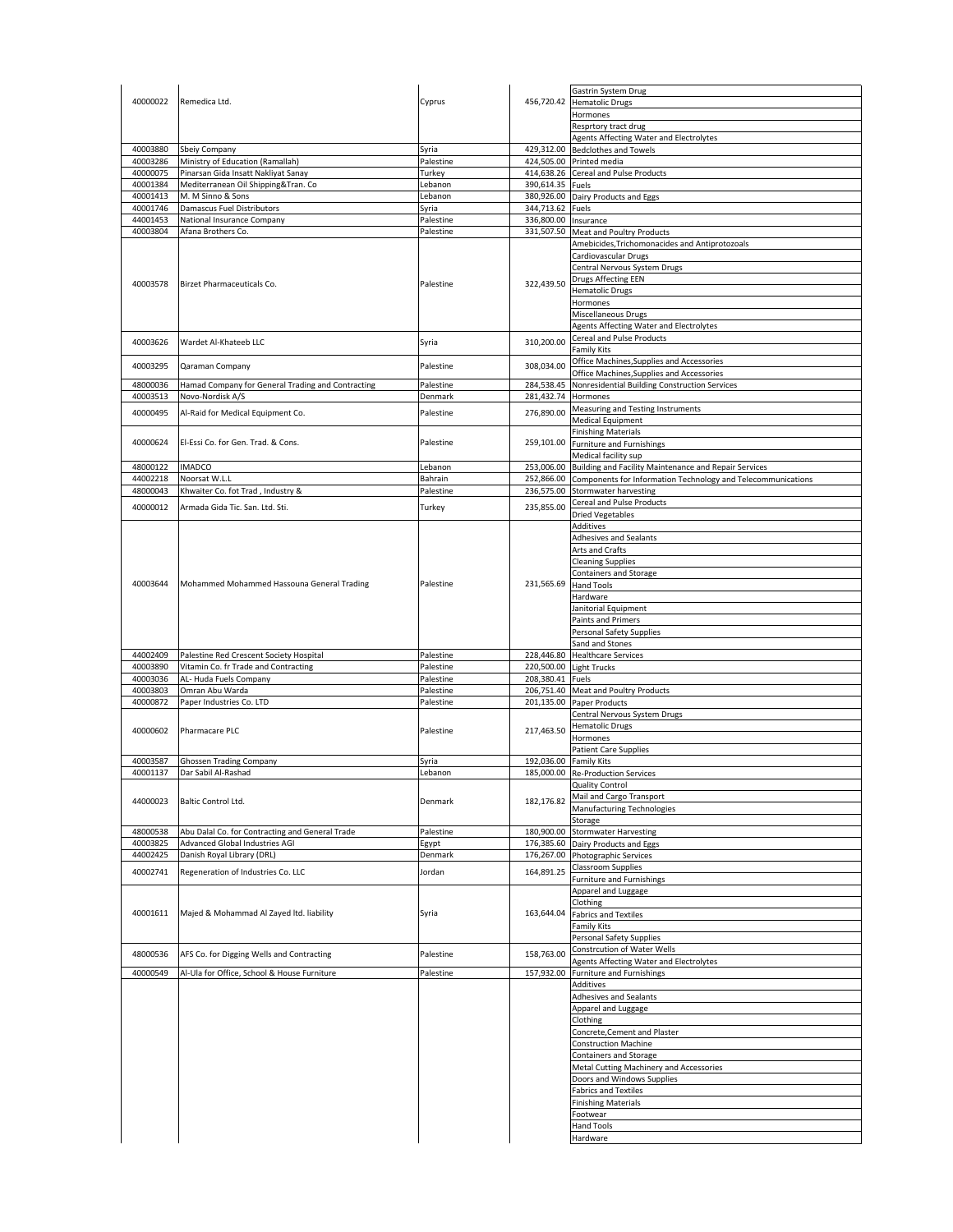|          |                                                         |             |                  | Industrial Process Machinery and Equipment                                            |
|----------|---------------------------------------------------------|-------------|------------------|---------------------------------------------------------------------------------------|
|          |                                                         |             |                  | <b>Industrial Machinery</b>                                                           |
|          |                                                         |             |                  | Janitorial Equipment                                                                  |
| 40000882 | Qwaider for General Trading Co.                         | Palestine   | 157,715.00       | Large Trucks                                                                          |
|          |                                                         |             |                  | Material Handling Machinery and Equipment                                             |
|          |                                                         |             |                  | Measuring and Testing Instruments<br>Metal Forming Machinery                          |
|          |                                                         |             |                  | Minerals and Ores and Metals                                                          |
|          |                                                         |             |                  | Transportation Components and Systems                                                 |
|          |                                                         |             |                  | Office Machines, Supplies and Accessories                                             |
|          |                                                         |             |                  | Paints and Primers                                                                    |
|          |                                                         |             |                  | Personal Care Supplies                                                                |
|          |                                                         |             |                  | Personal Safety Supplies                                                              |
|          |                                                         |             |                  | Industrial pumps and Compressors                                                      |
|          |                                                         |             |                  | Cable and Wire                                                                        |
|          |                                                         |             |                  | Sand and Stones                                                                       |
|          |                                                         |             |                  | <b>Smoothing Materials</b>                                                            |
|          |                                                         |             |                  | <b>Structural Materials</b>                                                           |
|          |                                                         |             |                  | Structural Components and basic shapes                                                |
|          |                                                         |             |                  | <b>Timber and Cork</b><br>Tubes Fittings                                              |
|          |                                                         |             |                  | <b>Welding Machine Supplies</b>                                                       |
|          |                                                         |             |                  | Diagnostic Products                                                                   |
|          |                                                         |             |                  | <b>Filtering Supplies</b>                                                             |
|          |                                                         |             |                  | Laboratory Equipment                                                                  |
|          |                                                         |             |                  | Measuring and Testing Instruments                                                     |
| 40003164 | Intermed Co.                                            | Palestine   |                  | 155,295.00 Medical Equipment                                                          |
|          |                                                         |             |                  | Pumps and compressor                                                                  |
|          |                                                         |             |                  | Recreational Equip                                                                    |
|          |                                                         |             |                  | Scientific Equipment                                                                  |
|          |                                                         |             |                  | Specialized Trade Construction and Maintenance Services                               |
| 48000028 | Future Bridge Company for engineering and Contracting   | Palestine   |                  | 153,032.00 Stormwater Harvesting                                                      |
| 48000051 | Mustafa Hunaideq & Partners Co. for General Contracting | Palestine   |                  | 146,889.02 Specialized Trade Construction and Maintenance Services                    |
| 40000960 | Talal Murtaja Refrig. & Air Con. CO                     | Palestine   |                  | 146,395.00 HVAC Air Conditioning                                                      |
| 40001911 | Mohammad Abdullah Horeya                                | Syria       |                  | Office Machines, Supplies and Accessories<br>146,250.00 Paper Products                |
|          |                                                         |             |                  | Printed media                                                                         |
| 40003631 | Safoh Sairawan and Brothers                             | Syria       |                  | 144,100.00 Packaging Materials                                                        |
| 44000995 | Zawati Brothers                                         | Jordan      |                  | 139,886.17 Refuse disposal                                                            |
|          |                                                         |             |                  | Building and Facility Maintenance and Repair Services                                 |
| 48000463 | Spark Electrical Co                                     | Palestine   |                  | 139,543.44 Professional engineering Services                                          |
|          |                                                         |             |                  | <b>Batteries and Generators</b>                                                       |
| 40000190 | BCI Communication & Advanced Tech.                      | Jordan      | 169,782.60       | Audio Visual Equipment                                                                |
|          |                                                         |             |                  | Software                                                                              |
|          |                                                         |             |                  | <b>Beverages</b>                                                                      |
|          |                                                         |             |                  | Dairy Products and Eggs                                                               |
|          |                                                         |             |                  | Fresh Vegetables                                                                      |
| 40002031 | Qasem Mohammad Nazzal                                   | Syria       | 133,839.89       | Live plants                                                                           |
|          |                                                         |             |                  | Meat and Poultry Products                                                             |
|          |                                                         |             |                  | Prepared foods                                                                        |
|          |                                                         |             |                  | Seasonings and Preservatives<br>Building and Facility Maintenance and Repair Services |
| 48000527 | Ahmad Badie'a Hassan                                    | Syria       | 127,887.00       | Nonresidential Building Construction Services                                         |
| 40000902 | Ramlawi Plastic Industry & Trade                        | Palestine   |                  | 127,213.50 Medical Sterilization Products                                             |
| 40003800 | Mohammad Mahmoud Yousuf                                 | Syria       | 124,073.67 Fuels |                                                                                       |
| 44000200 | Coastal Municipalities Water Utilit                     | Palestine   |                  | 123,100.00 Educational Services                                                       |
|          |                                                         |             |                  | <b>Beverages</b>                                                                      |
|          |                                                         |             |                  | <b>Bulbs and Seedlings</b>                                                            |
|          |                                                         |             |                  | Cereal and Pulse Products                                                             |
|          |                                                         |             |                  | Dairy Products and Eggs                                                               |
|          |                                                         |             |                  | <b>Edible Oils and Fats</b>                                                           |
| 40002072 | Wael Rustom for Trading                                 | Syria       | 122,298.91       | Fresh Fruits                                                                          |
|          |                                                         |             |                  |                                                                                       |
|          |                                                         |             |                  | Fresh Vegetables                                                                      |
|          |                                                         |             |                  | Live plants                                                                           |
|          |                                                         |             |                  | Meat and Poultry Products                                                             |
|          |                                                         |             |                  | Prepared Foods                                                                        |
|          |                                                         |             |                  | Seasonings and Preservatives<br>Sugars and Sweeteners                                 |
| 40003824 | <b>RBL Group SA</b>                                     | Switzerland | 120,703.00       | <b>Dried Vegetables</b>                                                               |
|          |                                                         |             |                  | Additives                                                                             |
|          |                                                         |             |                  | Adhesives and Sealants                                                                |
|          |                                                         |             |                  | <b>Classroom Supplies</b>                                                             |
|          |                                                         |             |                  | <b>Cleaning Supplies</b>                                                              |
|          |                                                         |             |                  | Concrete, Cement and Plaster                                                          |
|          |                                                         |             |                  | Containers and Storage                                                                |
|          |                                                         |             |                  | <b>Cutting Machine and Accessories</b>                                                |
|          |                                                         |             |                  | Doors and Windows Supplies                                                            |
|          |                                                         |             |                  | Electrical Equipment and Components and Supplies                                      |
|          |                                                         |             |                  | Electrical Equipment and Components and Supplies                                      |
|          |                                                         |             |                  | <b>Finishing Materials</b><br>Furniture                                               |
|          |                                                         |             |                  | <b>Batteries and Generators</b>                                                       |
|          |                                                         |             |                  | Hand Tools                                                                            |
|          |                                                         |             |                  | Hardware                                                                              |
|          |                                                         |             |                  | Janitorial Equipment                                                                  |
|          |                                                         |             |                  | Lamps and lightbulbs                                                                  |
| 40003122 | Bader Jubeh & Sons Gen. Trading Co.                     | Palestine   | 120,611.73       | <b>Lighting Fixtures</b>                                                              |
|          |                                                         |             |                  | Measuring Instrument                                                                  |
|          |                                                         |             |                  | Office Furniture<br><b>Packaging Materials</b>                                        |